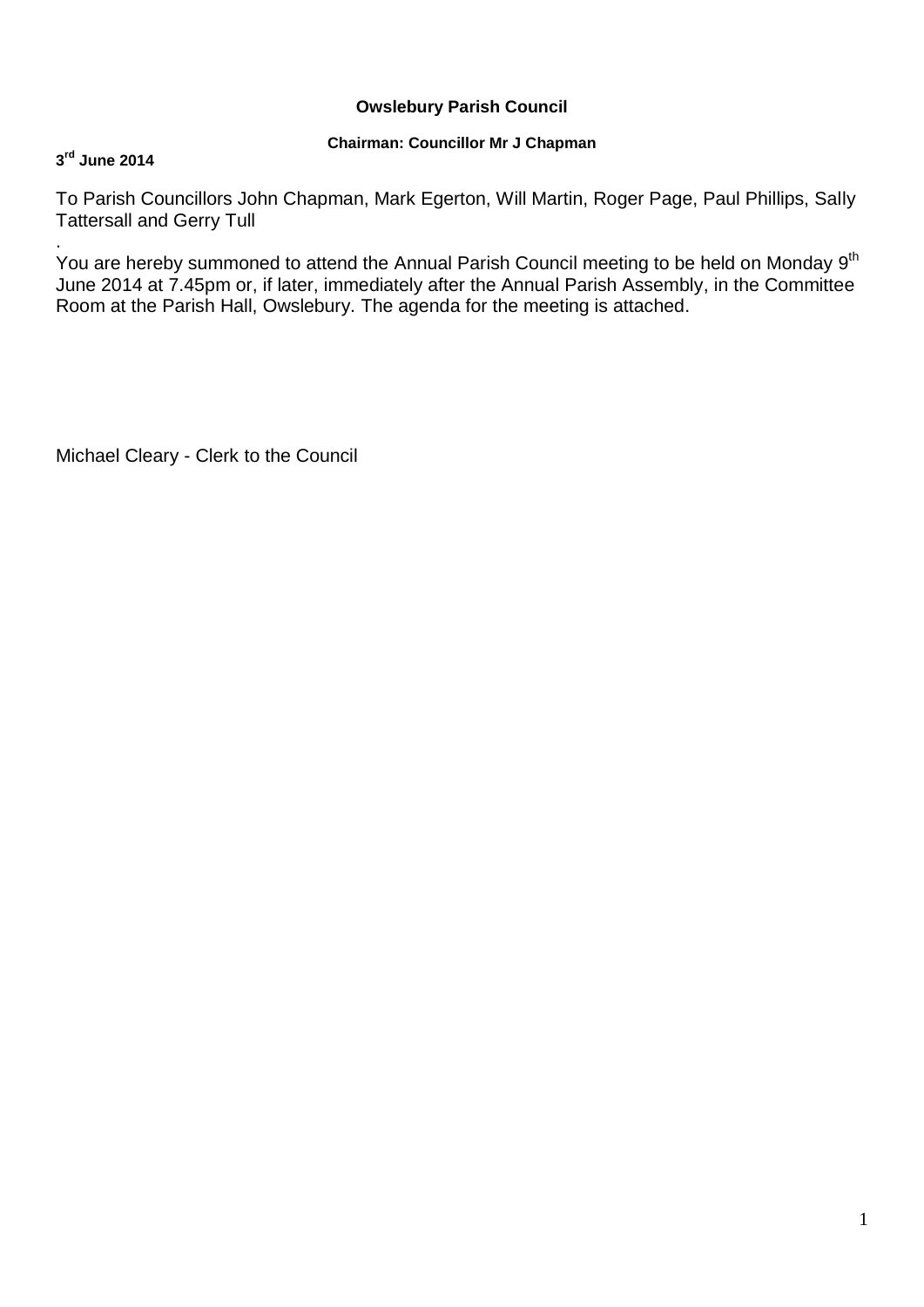#### **AGENDA Annual Parish Council Meeting 9 th June 2014**

- 1) Apologies for absence.
- 2) Election of Chairman for 2014/15.<br>3) Election of Vice Chairman for 201
- Election of Vice Chairman for 2014/15.
- 4) To receive from all Councillors their Declaration of acceptance of office, Declarations of interest and acceptance of the Code of Conduct.
- 5) To receive Disclosure of interests on Agenda Items.
- 6) To appoint Parish Council Representatives for 2014/15 and to confirm terms of reference relating thereto (Attachment A).
- 7) To approve the Minutes of the Parish Council meeting held on  $12<sup>th</sup>$  May 2014 (enclosed).<br>8) Procedural and constitutional matters
- 8) Procedural and constitutional matters.
	- a) To approve Standing Orders for 2014/15 (pre-circulated. Copy available from Clerk).<br>b) To confirm Financial Regulations as adopted by Council on 12<sup>th</sup> May 2014.
	- To confirm Financial Regulations as adopted by Council on 12<sup>th</sup> May 2014.
	- c) To confirm Risk Assessment as adopted by Council on  $10^{\text{th}}$  March 2014.<br>d) To confirm Complaints Procedures as adopted by the Council on  $11^{\text{th}}$  No.
	- To confirm Complaints Procedures as adopted by the Council on  $11<sup>th</sup>$  November 2013 (copy enclosed)
	- e) To confirm the Council's policy for considering Freedom of Information requests (pre-circulated. Copy available from Clerk)
	- f) To confirm the Council's policy for its dealing with the press (pre-circulated. Copy available from Clerk).
- 9) To review and confirm insurance arrangements for all insured risks (Clerk).
- 10) To confirm dates, times and place or ordinary meetings of the Council for 2014/15.
- 11) To Hear Public Questions and Comments:<br>a) Planning Applications Statement of In
	- Planning Applications Statement of Intent from Owner or Agent and Public Comments
	- b) Other Agenda Items Public Comments.
- 12) Police Report
- 13) County and District Councillors reports.
- 14) Planning.
	- a) To consider Planning Applications (Attachment B)
	- b) To consider Planning Decisions. (Attachment C).
	- c) To consider any new enforcement matters. (Clerk).
- 15) Highways.
	- a) To consider outcome of discussions between County & District Councillor Humby and Andy Smith and to determine next steps.
	- b) To consider any further and better information on proposed BoomTown traffic management plan.
- 16) Rights of Way
	- a) To consider any general matters.
- 17) Open spaces, Recreation and Play Grounds.
	- a) To consider any general matters.
- 18) Communications.
	- a) To receive an update from the Communications Advisory Committee.
	- b) To consider next steps.
- 19) Commemoration Advisory Committee
	- a) To receive an update (if any) from the Commemoration Advisory Committee.
- 20) Community Services.
	- a) To consider the purchase of a defibrillator for the community.
	- b) To consider participation in joint recruitment of an Accredited Community Safety Officer (letter from Leader of WCC pre circulated to councillors – copy available from Clerk).
- 21) Finance, administration and statutory matters (Clerk).
	- a) To note payments made since last meeting, receipts and to approve proposed payments (Attachment D).<br>b) To consider Internal Auditor's review for 2013/14 (enclosed)
	- b) To consider Internal Auditor's review for 2013/14 (enclosed)
	- c) To review and approve the Annual Return for 2013/14 Section 1 Accounting Statement and Section 2 Annual Governance Statement for Owslebury Parish Council together with Reconciliation of Balance Sheet at as at 31<sup>st</sup> March 2014 (Enclosed).
	- d) To consider any general matters.
- 20) To consider Clerk's Report (Attachment E).
- 21) To consider matters previously discussed and deferred to future meetings (Attachment F).
- 22) Information exchange and Agenda items for next meeting.
- 23) Date of next meeting (14<sup>th</sup> July at 7.30pm).

Michael Cleary Clerk and Responsible Financial Officer.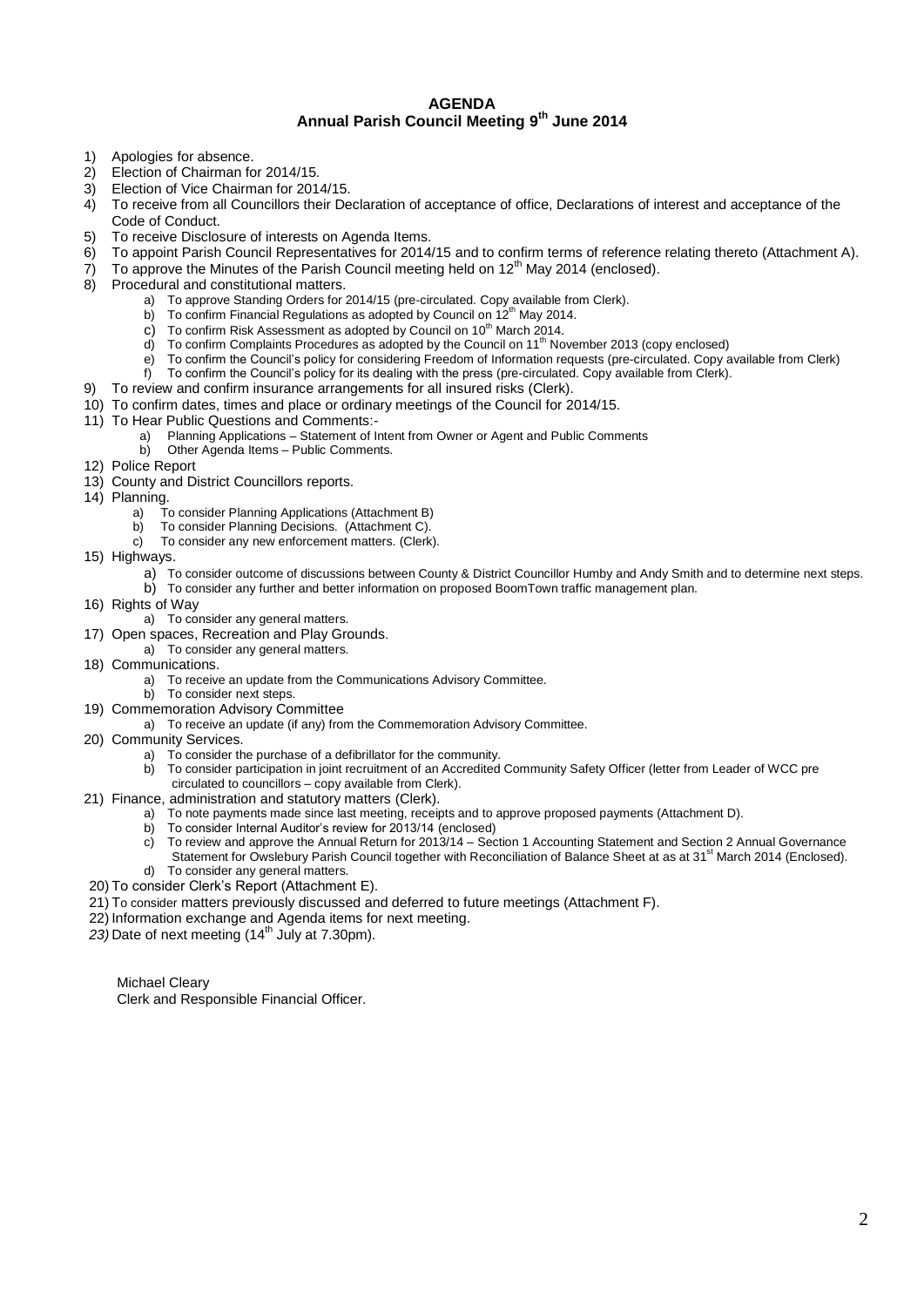### **OWSLEBURY PARISH COUNCIL ROLE OF PARISH COUNCIL REPRESENTATIVES**

- 1. The Parish Council may appoint a Councillors or Councillors to as act as Parish Council Representative for specific matters. Such appointments may be made at any time during the Council year, but cease at the May meeting of the Parish Council.
- 2. The Parish Council Representative's role includes:
	- a. to gather and keep abreast of information on their specialist area through research, discussion with WCC or other bodies or attendance at outside events or committees previously agreed by the Parish Council;
	- b. to listen to concerns of Parishioners, assess their importance and whether there is commonality of view amongst Parishioners, and to report such concerns to the Parish Council;
	- c. to keep any fellow Representative informed of developments or communications;
	- d. to update the Clerk periodically so as to avoid duplication with other areas of Parish Council work;
	- e. to recommend to the Parish Council policies or actions which may be beneficial to Parishioners, for debate and decision by the Parish Council;
	- f. when specifically mandated by the Parish Council, to represent the Parish Council's decisions to outside bodies;
- 3. The Parish Council Representative is not empowered to make any decisions on behalf of the Parish Council, but can only make recommendation for the Parish Council to debate and determine.
- 4. All formal communications with the press and outside bodies should, as always, be conducted through the Parish Clerk, unless the Parish Council specifically determines otherwise.
- 5. In order to ensure the role of the Parish Council Representative is effective, Councillors should refer any significant matter brought to their attention on a subject not within their Parish Council Representative role, to the appropriate Parish Council Representative. Similarly, unless determined otherwise by the Parish Council, Councillors should not become directly involved in any significant matter for which another Parish Councillor has been appointed Representative.

Adopted by the Parish Council June 2013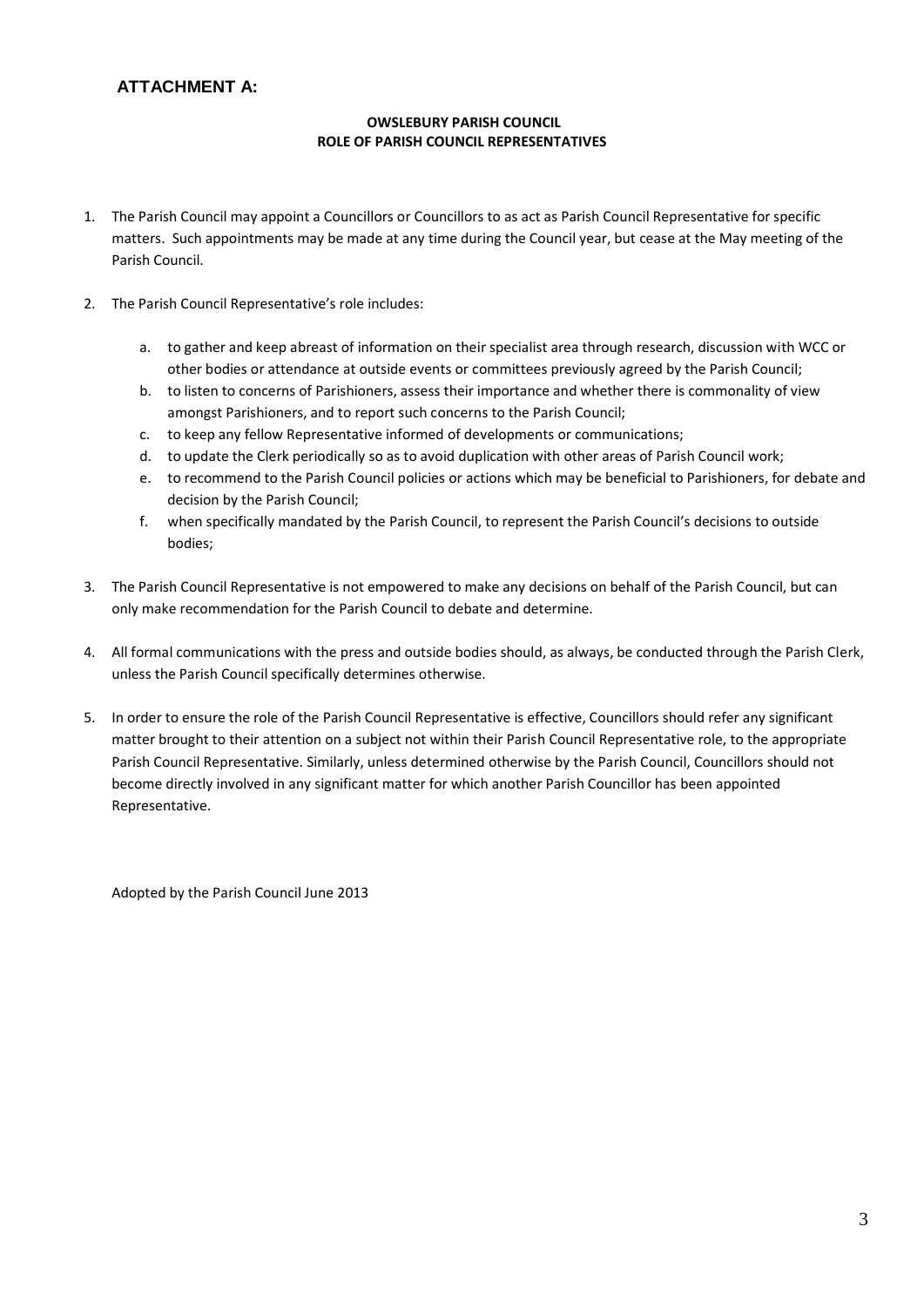# **ATTATCHMENT B: PLANNING APPLICATIONS.**

| SDNP 14/02188/FUL   | Ridge Way Lower Baybridge Lane, Owslebury                                                                                                              |  |
|---------------------|--------------------------------------------------------------------------------------------------------------------------------------------------------|--|
| Proposal:           | Demolition of an existing dwelling and construction of 1 no. four bedroom<br>dwelling (amendment to existing planning permission SDNP<br>13/00419/FUL. |  |
| Closing date (OPC): | 10/06/14                                                                                                                                               |  |
|                     |                                                                                                                                                        |  |
| SDNP 14/02024/FUL   | Alpaca Meadow, Hensting Lane, Owslebury                                                                                                                |  |
| Proposal:           | Change of use of land for siting of a temporary mobile home for                                                                                        |  |
|                     | occupation by an agricultural worker.                                                                                                                  |  |
| Closing date (OPC): | 10/06/14                                                                                                                                               |  |
|                     |                                                                                                                                                        |  |
| SDNP 14/02070/FUL   | .Owslebury Parish Council                                                                                                                              |  |
| Proposal:           | Remembrance Stone for WW1 and D-Day commemoration to be placed                                                                                         |  |
|                     | on front of Glebe Field with planters either side.                                                                                                     |  |
| Closing date (OPC): | N/A                                                                                                                                                    |  |

## **ATTACHMENT C: PLANNING DECISIONS**

| SDNP14/01244/FUL         | Marwell Wildlife, Thompsons Lane, Owslebury                                             |  |
|--------------------------|-----------------------------------------------------------------------------------------|--|
| Proposal:                | Change of use from single occupancy staff residential to staff<br>administration office |  |
| Decision:                | Approved                                                                                |  |
|                          |                                                                                         |  |
| <b>SDNP14/01079/HOUS</b> | Old wells Cottage, Main Road, Owslebury                                                 |  |
| Proposal:                | Retention of attached double garage and creation of new vehicular                       |  |
|                          | access.                                                                                 |  |
| Decision:                | Refused                                                                                 |  |
|                          |                                                                                         |  |
| SDNP 14/01568/FUL        | Mares Lane Bungalow Hensting Lane Owslebury                                             |  |
| Proposal:                | Construction of a replacement dwelling.                                                 |  |
| Decision:                | Approved                                                                                |  |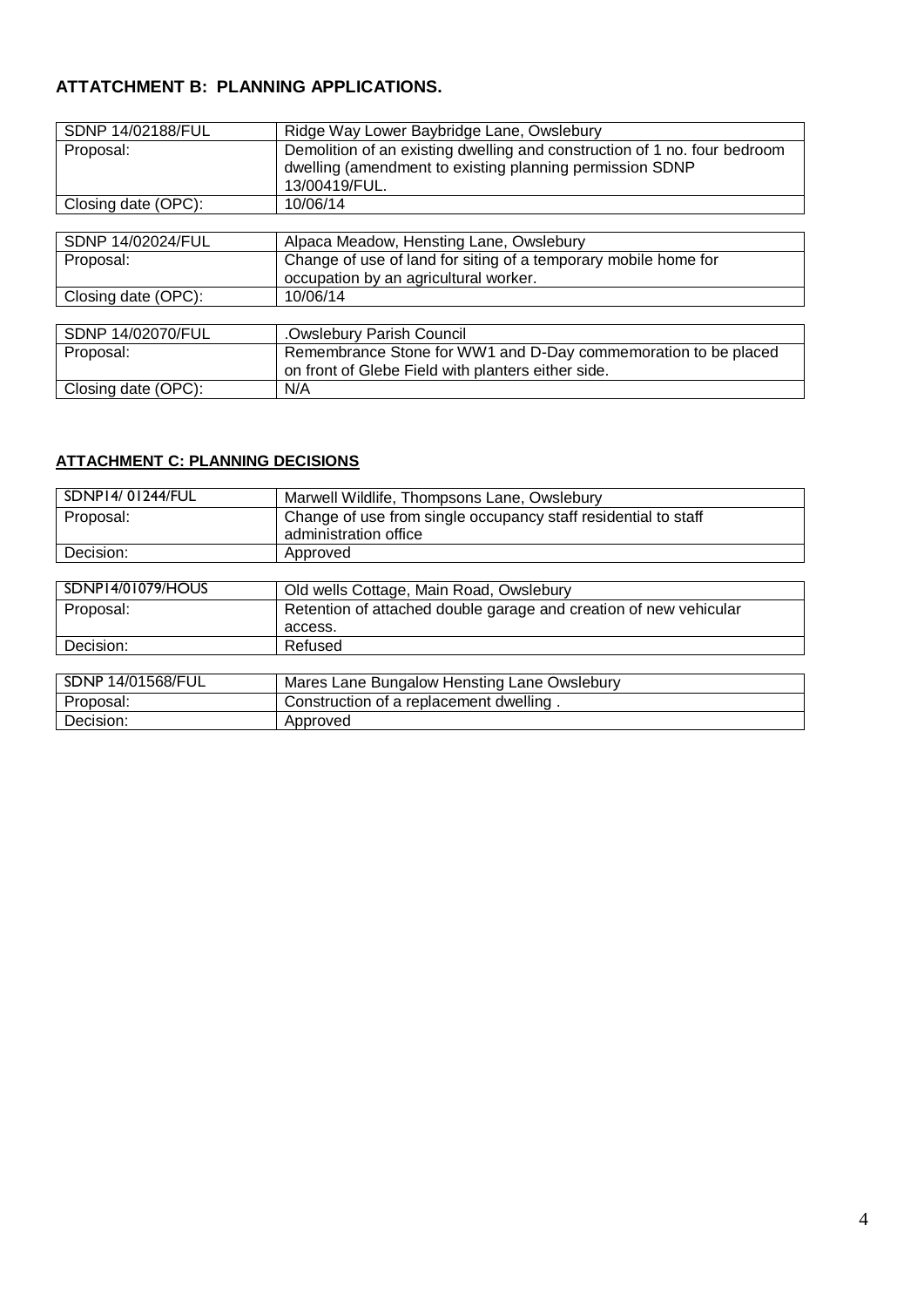### **ATTACHMENT D: PAYMENTS**

| <b>Voucher</b>            | Amount<br>(£) | Payee                               | <b>Purpose</b>                                                                                                  |
|---------------------------|---------------|-------------------------------------|-----------------------------------------------------------------------------------------------------------------|
| <b>PAYMENTS</b>           |               |                                     |                                                                                                                 |
| 15                        | 986.92        | <b>Zurich Municipal</b>             | 2014/15 premium                                                                                                 |
| 16                        | 32.50         | <b>TLC</b><br>Webmaster monthly fee |                                                                                                                 |
| 17                        | 20.00         | John Chapman                        | Chairman's allowance                                                                                            |
| 18                        | 347.06        | M Cleary                            | Clerk's net pay for May                                                                                         |
| 19                        | 230.80        | Post Office Ltd                     | PAYE for May                                                                                                    |
| 20<br>79.25               |               | M Cleary                            | Exps May (Travel £10.13, post £4.74, Stationery<br>£2.18, 1/4ly phone/broadband £30.95, home working<br>£31.25) |
| 21<br>JK Murray<br>180.00 |               |                                     | Internal audit fee 2013/14                                                                                      |
| 22                        | 116.25        | <b>OPHMC</b>                        | Room hire                                                                                                       |
| 23                        | 291.14        | Southern Planning                   | Drawings and Plans for Remembrance Stone (VAT<br>£48.52; Minute 108/14 refers)                                  |
| 24                        | 200.00        | <b>Hedge Sparrow</b>                | Grass cutting - May                                                                                             |
| <b>RECEIPTS</b>           |               |                                     |                                                                                                                 |
|                           | 0.84          | Interest                            | Monthly interest on 30 day account                                                                              |
|                           | 100.00        | <b>Owslebury Cricket Club</b>       | Recreation Ground Fee 2014/15 season                                                                            |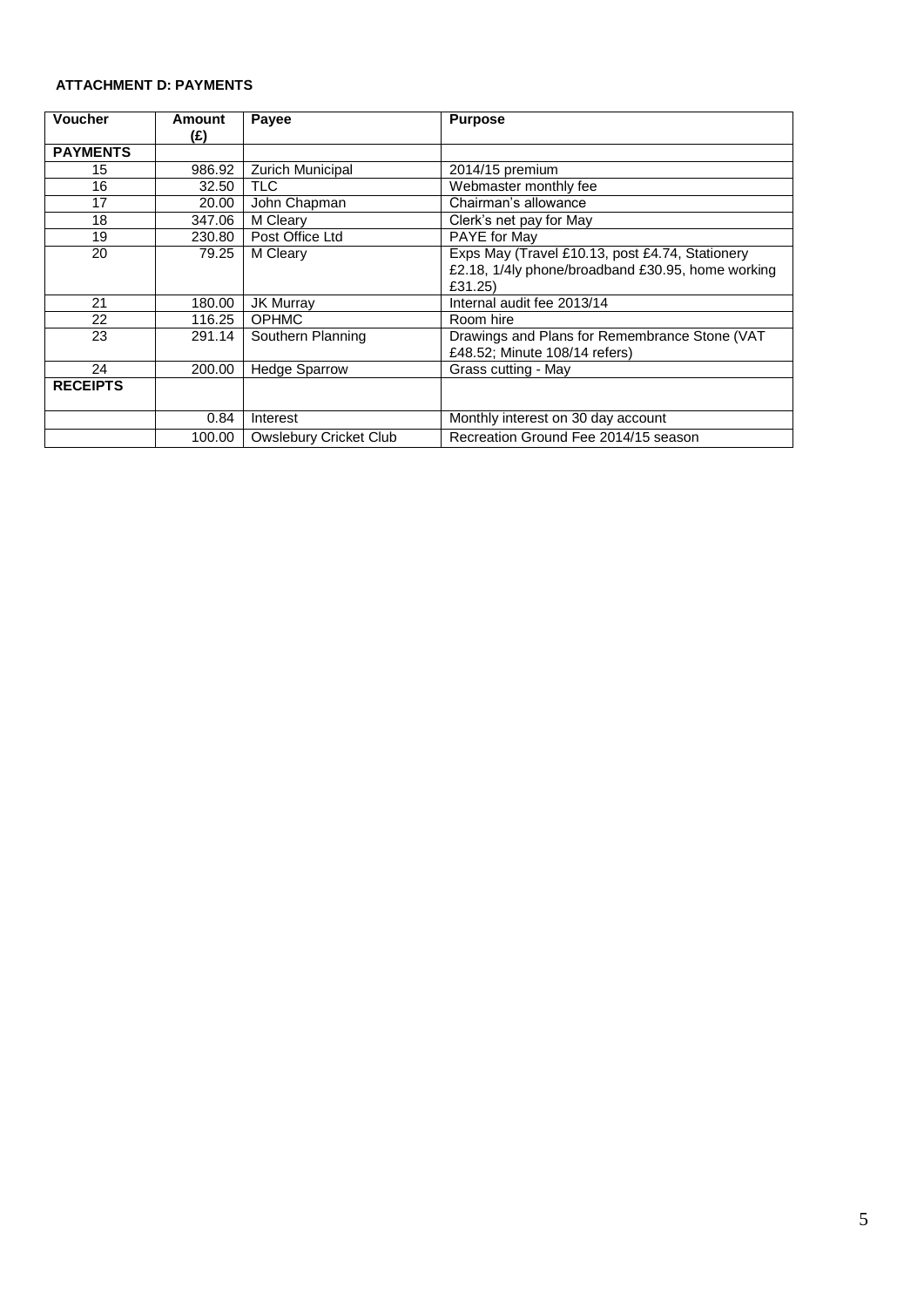### **ATTACHMENT E: CLERK'S REPORT ON ACTIONS ARISING FROM THE MINUTES NOT INCLUDED ELSEWHERE ON AGENDA.**

| Action: Environmental/Wildlife Protection                                                                                                                        | By When: | By Whom: |
|------------------------------------------------------------------------------------------------------------------------------------------------------------------|----------|----------|
| To work with the PCC in incorporating countryside protection in the Welcome Pack<br>for new residents;                                                           | May/June | Clerk    |
| To prepare notices for publication emphasising the need to protect the countryside<br>and the Council's intention to request Enforcement measures when necessary |          |          |

| Action: Owslebury Sports Club                                                                                              | By When: | By Whom: |
|----------------------------------------------------------------------------------------------------------------------------|----------|----------|
| To arrange a meeting between the Committee and the Council, such meeting to<br>include consideration of lease of pavilion. | May/June | Clerk    |

| Action: Bus Shelter |                                                                         | By When: | By Whom: |
|---------------------|-------------------------------------------------------------------------|----------|----------|
|                     | To agree the detailed arrangements for the building of the bus shelter. | April    | Clerk/ME |

| Action: Protection of verges - Hurst Lane                                                       | By when: | By whom: |
|-------------------------------------------------------------------------------------------------|----------|----------|
| To obtain confirmation of acceptance of terms of grant to residents and completion of<br>works. |          | Clerk    |

| <b>Action: Litter Pick</b> |                                                                   | By when: | By whom: |
|----------------------------|-------------------------------------------------------------------|----------|----------|
|                            | Chairman to discuss leadership of Litter Pick with a Parishioner. |          | Clerk    |
|                            |                                                                   |          |          |

|           | Action: Council's interest in land<br>By when:                                                                     |  | By whom: |
|-----------|--------------------------------------------------------------------------------------------------------------------|--|----------|
| $\bullet$ | To note with the owners of Lower Whiteflood Farm the Council's ownership of                                        |  |          |
|           | Common Land (CL231 and to enguire as to the state of the Pond.                                                     |  | Clerk    |
| $\bullet$ | To request the owners of Great Hunts Place to act on the Council's behalf as<br>stewards of the Common Land CL233. |  |          |
|           |                                                                                                                    |  |          |

| Action: Commemoration Projects                                                 |          |                 |  |  |  |
|--------------------------------------------------------------------------------|----------|-----------------|--|--|--|
|                                                                                | By when: | By whom:        |  |  |  |
| To arrange for planning permission to be obtained;                             |          |                 |  |  |  |
| To place the order with Capital Refit on the basis of the final cost estimate; | May/June | Paul            |  |  |  |
| To arrange for transportation and installation;                                |          | Bowes/<br>Clerk |  |  |  |
| To publicise the 'Stone' in the Newsletter and to seek personal contributions. |          |                 |  |  |  |
|                                                                                |          |                 |  |  |  |

| Action: Communications                                                                | By When:  | By Whom:     |
|---------------------------------------------------------------------------------------|-----------|--------------|
| Invite Editor or representative of Owslebury Newsletter to join the Communications    | ASAP      | <b>Clerk</b> |
| Advisory Committee.<br>Arrange for the Committee to meet to review all media options. | June/July | Clerk        |
|                                                                                       |           |              |

| Action: BoomTown Traffic Management Plan                                                                            | By When: | By Whom: |
|---------------------------------------------------------------------------------------------------------------------|----------|----------|
| Letter outlining Council's concerns to be sent to relevant authorities, after due                                   | ASAP     | Clerk    |
| consideration of comments from Twyford Parish Council.                                                              |          |          |
| Follow-up of matters of main concern in relation to TMP, including participation in<br>coach test of proposed route |          | Clerk/JC |

| Action: Whaddon Lane earth and rubble                                  | By When:  | By Whom:     |
|------------------------------------------------------------------------|-----------|--------------|
| Removal of earth and rubble by HH/CCN.                                 | May       | <b>Clerk</b> |
|                                                                        |           |              |
|                                                                        |           |              |
| Action: Traffic speed                                                  | By When:  | By Whom:     |
| To assess the outcome of discussions between Rob Humby and Andy Smith. | June      | All          |
| To instigate a Speedwatch trial                                        |           |              |
|                                                                        | June/July | ST/Clerk     |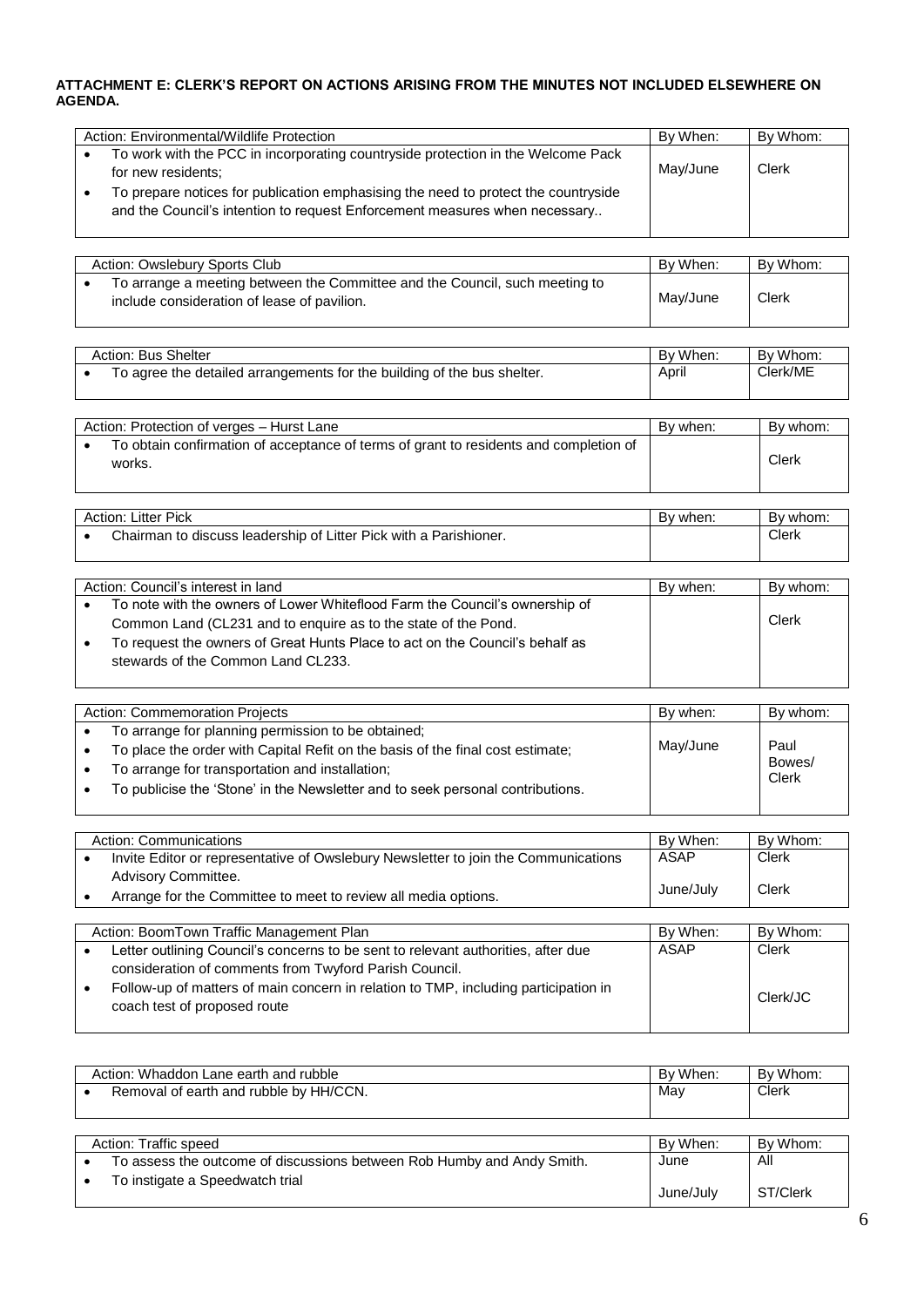| Action: Barbed wire                                                                | By When: | By Whom:        |
|------------------------------------------------------------------------------------|----------|-----------------|
| To discuss with owners of Sladford House the removal of barbed wire on the stiles. | Mav/June | <b>JC/Clerk</b> |
|                                                                                    |          |                 |

| Action: Burial Ground                                                                                  | By When:  | By Whom: |
|--------------------------------------------------------------------------------------------------------|-----------|----------|
| Arrangements to be made for Burial Ground Advisory Committee to meet to consider<br>facts and options. | June/Julv | Clerk    |